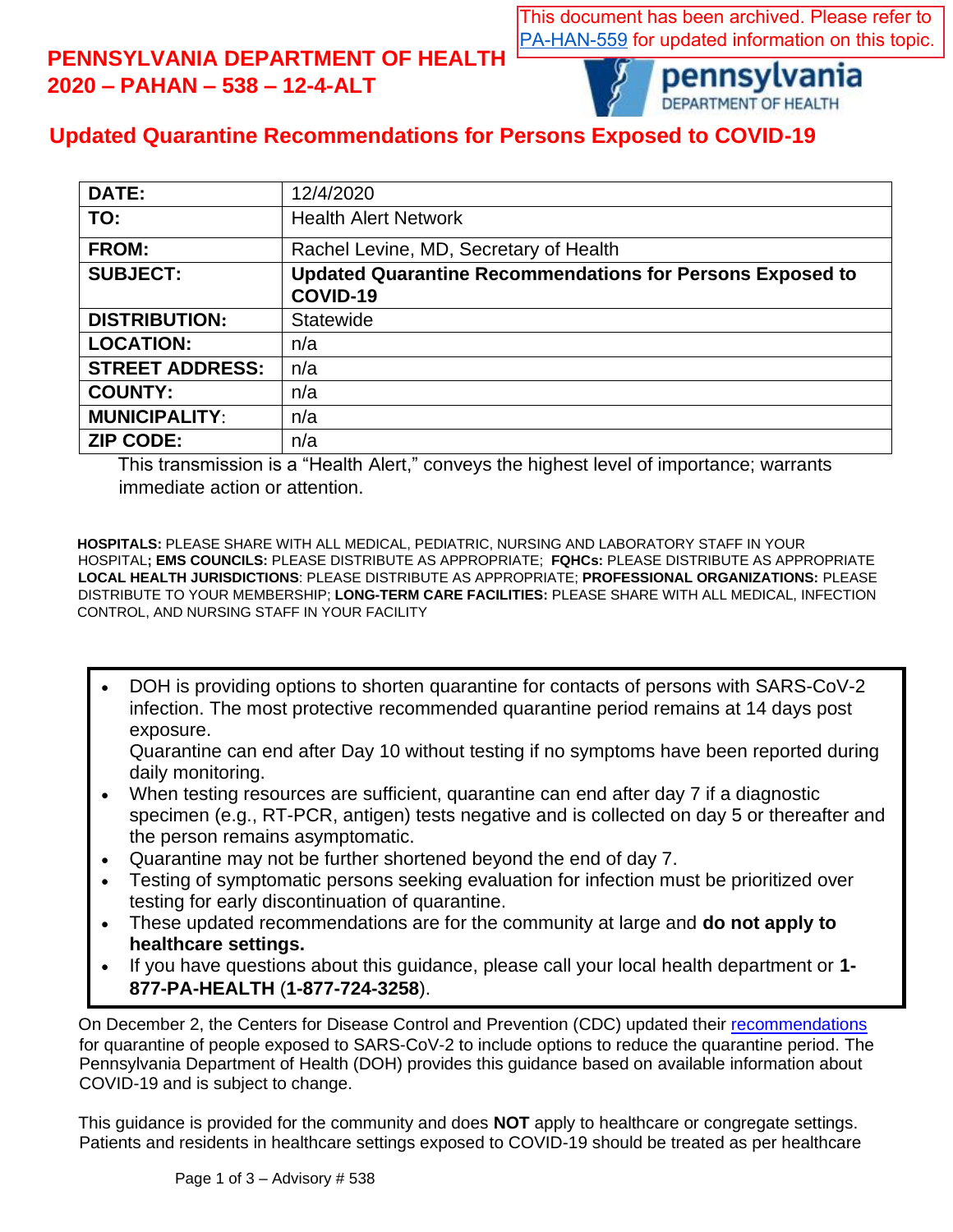guidance outlined in [PA-HAN-526 o](https://www.health.pa.gov/topics/Documents/HAN/2020-PAHAN-526-09-17-ADV-%20POC%20Antige.pdf)r its successor. Staff working in a healthcare setting who are exposed to COVID-19 should follow guidance outlined in [PA-HAN-510](https://www.health.pa.gov/topics/Documents/HAN/2020-PAHAN-510-06-01-UPD-UPDATE%20Expo.pdf) or its successor.

Quarantine is used to separate someone who might have been exposed to COVID-19 away from others. This individual may or may not develop illness. Quarantine helps prevent spread of disease that can occur before a person knows they have the virus. DOH recognizes that any quarantine shorter than 14 days balances reduced burden to the individual under quarantine against a small possibility of increasing the spread of the virus.

The recommendation for a 14-day quarantine was based on estimates of the upper bounds of the COVID-19 incubation period. Quarantine's importance was highlighted after it became evident that persons are able to transmit SARS-CoV-2 before symptoms develop, and that a substantial portion of infected persons never develop symptomatic illness but can still transmit the virus. In this context, quarantine is a critical measure to control transmission.

While a shortened quarantine period may increase the public's willingness to adhere to public health recommendations, the overall reduction in transmission and increased compliance will require evaluation; not only in terms of compliance with quarantine and contact tracing activities, but also for any potential negative impacts such as post-quarantine transmission. The most protective recommended quarantine period remains at 14 days post exposure.

Quarantine begins after the date of last exposure (Day 0) to a person with SARS-CoV-2 who is infectious. For persons with COVID-19 who cannot isolate from their household members, the household members' quarantine period begins when the case is no longer infectious. Refer to [PA-HAN 518](https://www.health.pa.gov/topics/Documents/HAN/2020-PAHAN-518-07-20-UPD%20-Interim%20Gu.pdf) for additional information about infectious periods.

After reviewing the recommendations and research from the CDC, DOH recommends the following alternative options to a 14-day quarantine:

- Quarantine can end after Day 10 without testing and if **no symptoms** have been reported during daily monitoring. However, it is recommended that symptom monitoring continue until day 14.
- If diagnostic testing resources are sufficient and available, quarantine can end after Day 7 if a diagnostic specimen tests negative and if no symptoms were reported during daily monitoring.
	- o The specimen must be collected and tested within 48 hours **before** the time of planned quarantine discontinuation (e.g., in anticipation of testing delays), but quarantine cannot be discontinued earlier than after Day 7.

In order to discontinue quarantine after Day 7, specimens must be collected on or after Day 5. Specimens collected prior to this date will **not** be sufficient to allow quarantine to end early. Either RT-PCR or antigen tests would be acceptable testing methods for discontinuation of quarantine.

Persons can discontinue quarantine at these time points only if the following criteria are also met:

- No clinical evidence of COVID-19 has been elicited by daily symptom monitoring during the entirety of quarantine up to the time at which quarantine is discontinued; and,
- Daily symptom monitoring continues through quarantine Day 14; and,
- Persons are counseled regarding the need to adhere strictly through Day 14 after exposure to all recommended non-pharmaceutical interventions (e.g., masking, physical distancing).
	- o If any symptoms develop, they should immediately self-isolate and contact the DOH at 1- 877-PA-HEALTH, their local health department or their healthcare provider to report this change in clinical status.

Testing for the purpose of earlier discontinuation of quarantine should be considered only if it will have no impact on community diagnostic testing. **Testing of symptomatic persons seeking evaluation for infection must be prioritized.**